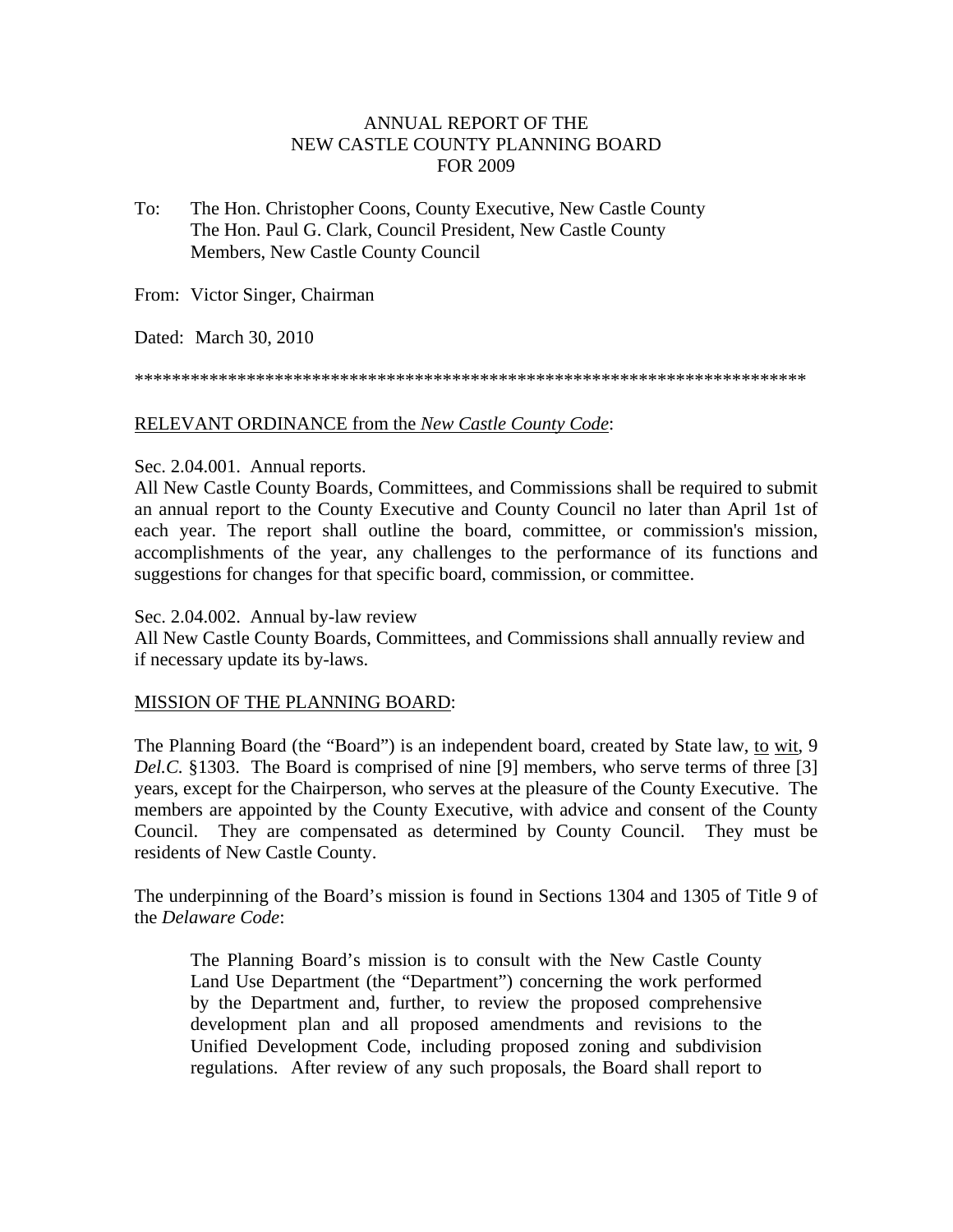County Council its recommendations with respect to actions to be taken in connection with such proposals.

Further specificity of the Board's function can be found in the *New Castle County Code*:

Sec. 40.30.310. Planning Board.

The Planning Board shall consist of nine (9) members having the following powers and duties.

A. To review, hear, consider and make recommendations to approve or disapprove applications for zoning map and Code text amendments, as indicated in Table 40.30.110.

B. To initiate, prepare or cause to be prepared a zoning or land development code or amendments thereto, and make recommendations to County Council and the County Executive as the Board deems appropriate.

C. To prepare or cause to be prepared the Comprehensive Development Plan, or any element or portion thereof, and make recommendations to County Council and the County Executive as the Board deems appropriate.

D. To initiate, review, hear, consider and make recommendations to County Council and the County Executive to approve or disapprove amendments to the Comprehensive Development Plan.

E. To adopt additional or amended rules of procedure consistent with this Section to govern the Planning Board's proceedings.

F. To conduct studies of the County's resources and needs and to report its findings and recommendations, with reference thereto, from time to time, to County Council and the County Executive.

G. Any other power or duty provided for under State law or indicated in Table 40.30.110 of this Article.

# ACCOMPLISHMENTS:

Except in the case of rescheduling for holidays, the Board holds public hearings on the first Tuesday evening of every month, or more often as need dictates. These public hearings are jointly held by the Board and the Land Use Department. The Board's business meeting is typically held on the third Tuesday morning of every month. From January 2009 through December 2009, the Board held thirteen (13) public hearings. The chart, below, provides an accounting of the types and numbers of applications heard by the Board:

| PB PH<br>Date | Exploratory<br>Plans | Preliminary<br>Plans/TAC | Rezonings | Deed<br>Restriction<br>Changes | Text<br>Amendments | Subdivision<br>Appeals/Variances |
|---------------|----------------------|--------------------------|-----------|--------------------------------|--------------------|----------------------------------|
| 1/6/09        |                      |                          |           |                                |                    |                                  |
| 2/3/09        |                      |                          |           |                                |                    |                                  |
| 3/3/09        |                      |                          |           |                                |                    |                                  |
| 4/7/09        |                      |                          |           |                                |                    |                                  |
| 5/5/09        |                      |                          |           |                                |                    |                                  |
| 6/2/09        |                      |                          |           |                                |                    |                                  |
| 7/7/09        |                      |                          |           |                                |                    |                                  |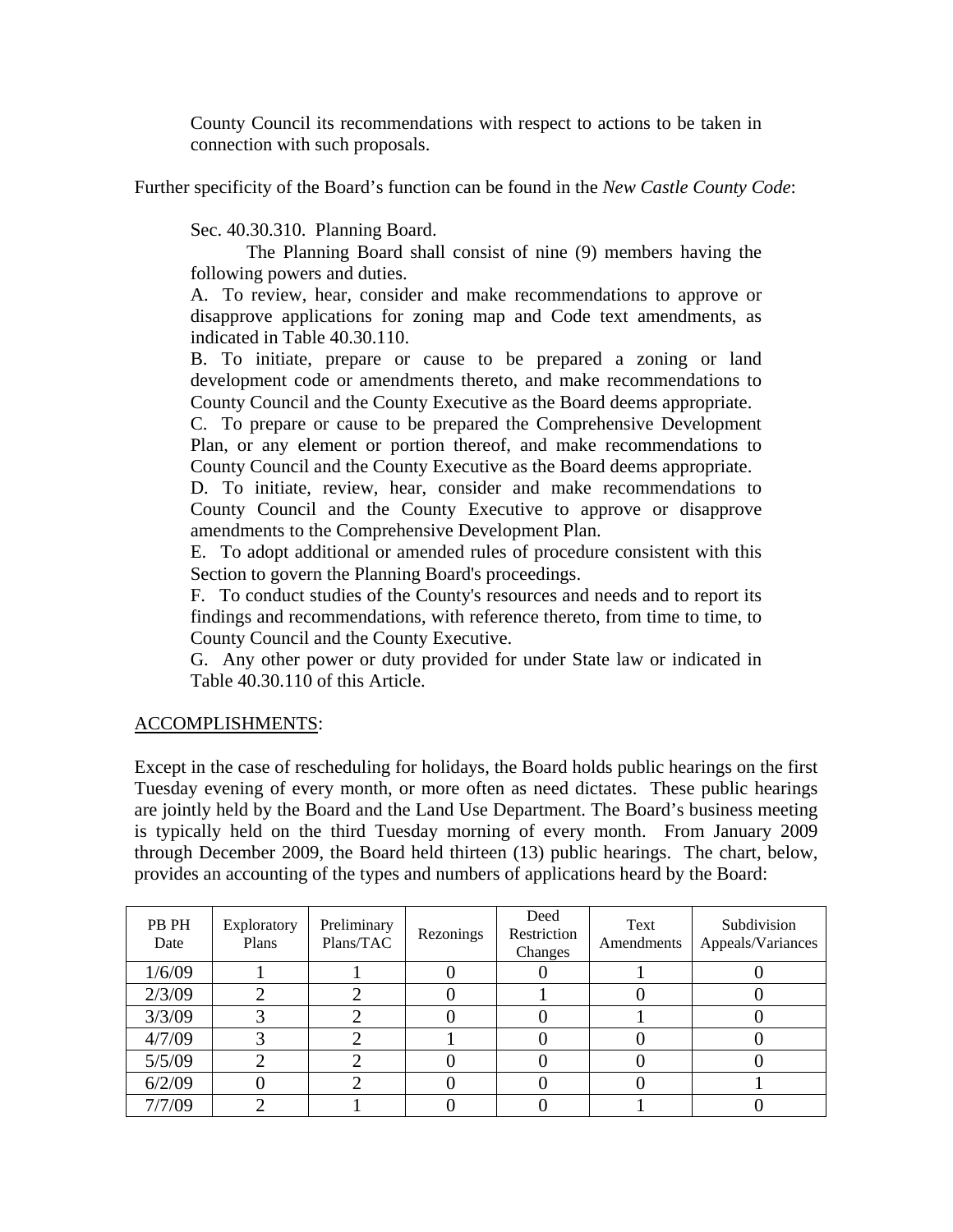| 8/4/09     |    |    |    |  |  |
|------------|----|----|----|--|--|
| 9/1/09     |    |    |    |  |  |
| 10/6/09    |    |    |    |  |  |
| 11/3/09    |    |    |    |  |  |
| 12/1/09    |    |    |    |  |  |
| 12/2/09    |    |    |    |  |  |
| TOT-<br>60 | 18 | 20 | 11 |  |  |

As in 2008, during the 2009 calendar year, a number of the applications presented at the public hearings included land development plans under the relatively recently adopted (and subsequently amended) "Workforce Housing" ordinance. Additionally, some of the applications implicated the redevelopment provisions in the Unified Development Code ("UDC"). Very often, the hearings that included these applications drew large crowds and resulted in negative public feedback. Although the Board does not necessarily make recommendations to County Council on these applications, the Board continues to be uniquely positioned to serve as a 'buffer' between the public-at-large and County Council.

During 2009, the Planning Board created a committee to study possible UDC proposed amendments. Such study is on-going, and the committee has made the following comments for potential amendments to the current UDC provisions:

#### *Density Bonuses*:

Numerous UDC Articles authorize density bonuses, in some instances on a "Not To Exceed X%" basis and in other instances on an "All Or Nothing" basis. No clear reason for the distinction has been given. Further, there appears to be no limit on how much stacking of such bonuses is permissible.

Preferably, all the bonuses should be on a "Not To Exceed" basis unless a clear reason for the "All or Nothing" approach is provided. Also, there should be a ceiling on bonus stacking.

#### *Definitions:*

From time to time, expansions, extensions or enlargements of existing uses have appeared as redevelopment proposals. Expansions, extensions and enlargements are required to be UDC compliant. But redevelopments are allowed to fall short of full compliance when the site after redevelopment will be closer to UDC compliant than it was before.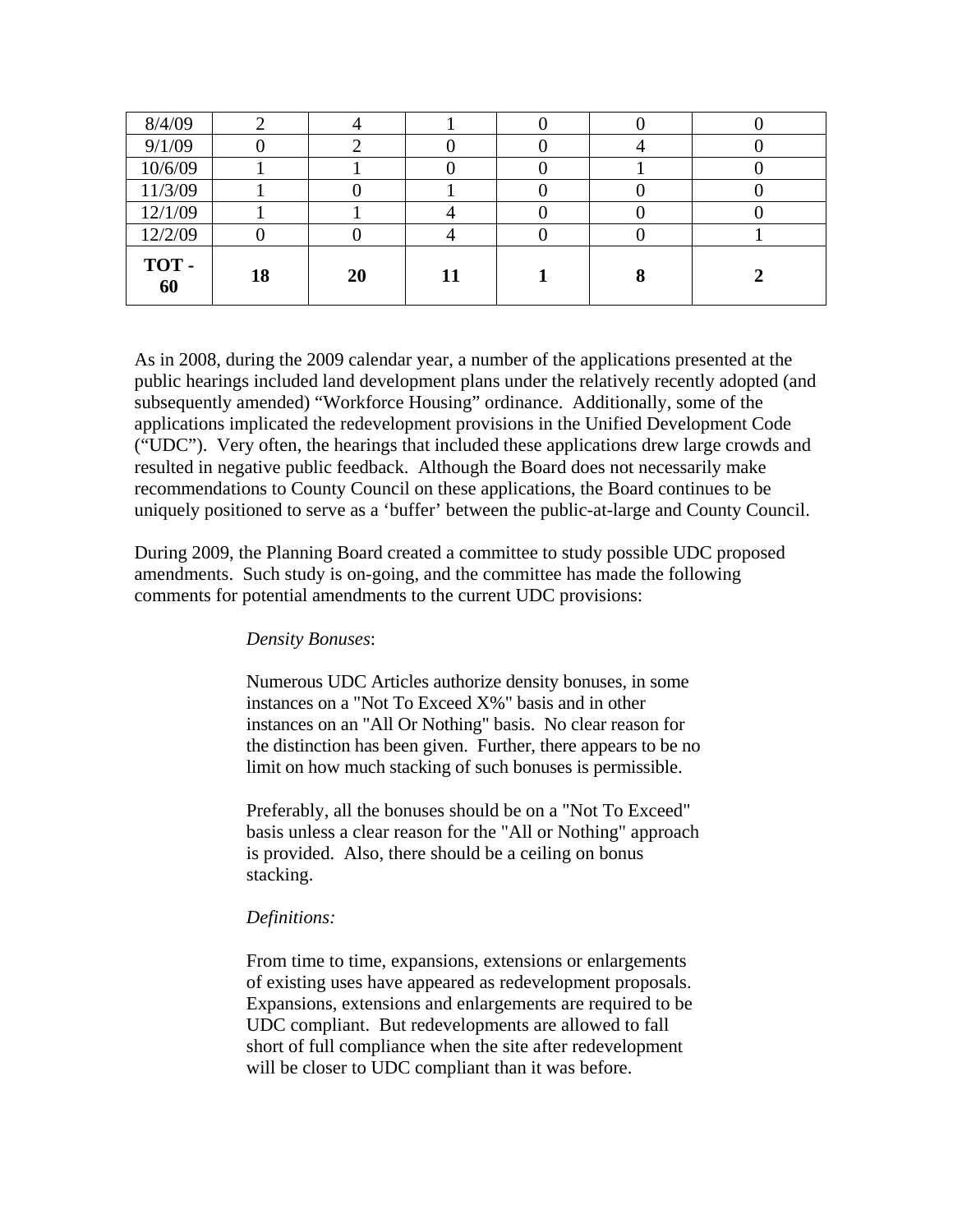Further, density bonuses and other incentives apply to redevelopment in some respects and under some circumstances, but not to expansions, extensions or enlargements. Since clear distinctions among these terms are absent, the redevelopment bonuses and incentives have occasionally been sought for simple expansions, extensions or enlargements.

The list of definitions in the UDC should be refined to clarify that "redevelopment" (presently defined) is not synonymous with "expansion" (presently undefined), or with "extension" or "enlargement."

# *High Cost and Low Cost Compliance Improvements Should Not Be Equal:*

In meeting the UDC's interesting 400% cumulative improvement requirement for noncompliant "design elements" of a redevelopment project, the developer sometimes gets as much credit for providing a bicycle storage rack as for a bufferyard expansion, a heroic storm water flow volume and quality improvement, or a substantial contribution to offsite transportation system improvements.

The UDC already provides an approach for quantifying the percent improvement for individual design elements. Multipliers should be provided reflecting relative values for the several design elements, along with a minimum proportion of the total number of such noncompliant elements that must be improved under the 400% rule.

#### *Realities of Today's World:*

All of us got a wake-up call on 9/11/2001 about the potential for loss of life and property and disruption of the workings of our society occasioned by acts of terrorism. Other terrorism attempts continue and there's no reason to expect them to end. Heeding those calls, we should minimize the opportunity that land use features particularly susceptible to terrorism can be built into new construction.

UDC Article 10 acknowledges the County's responsibility, via land use controls and parallel controls in the building code, to prevent contamination of soils, surface waters and sewers by containing spills from aboveground storage tanks for hazardous substances and petroleum products. The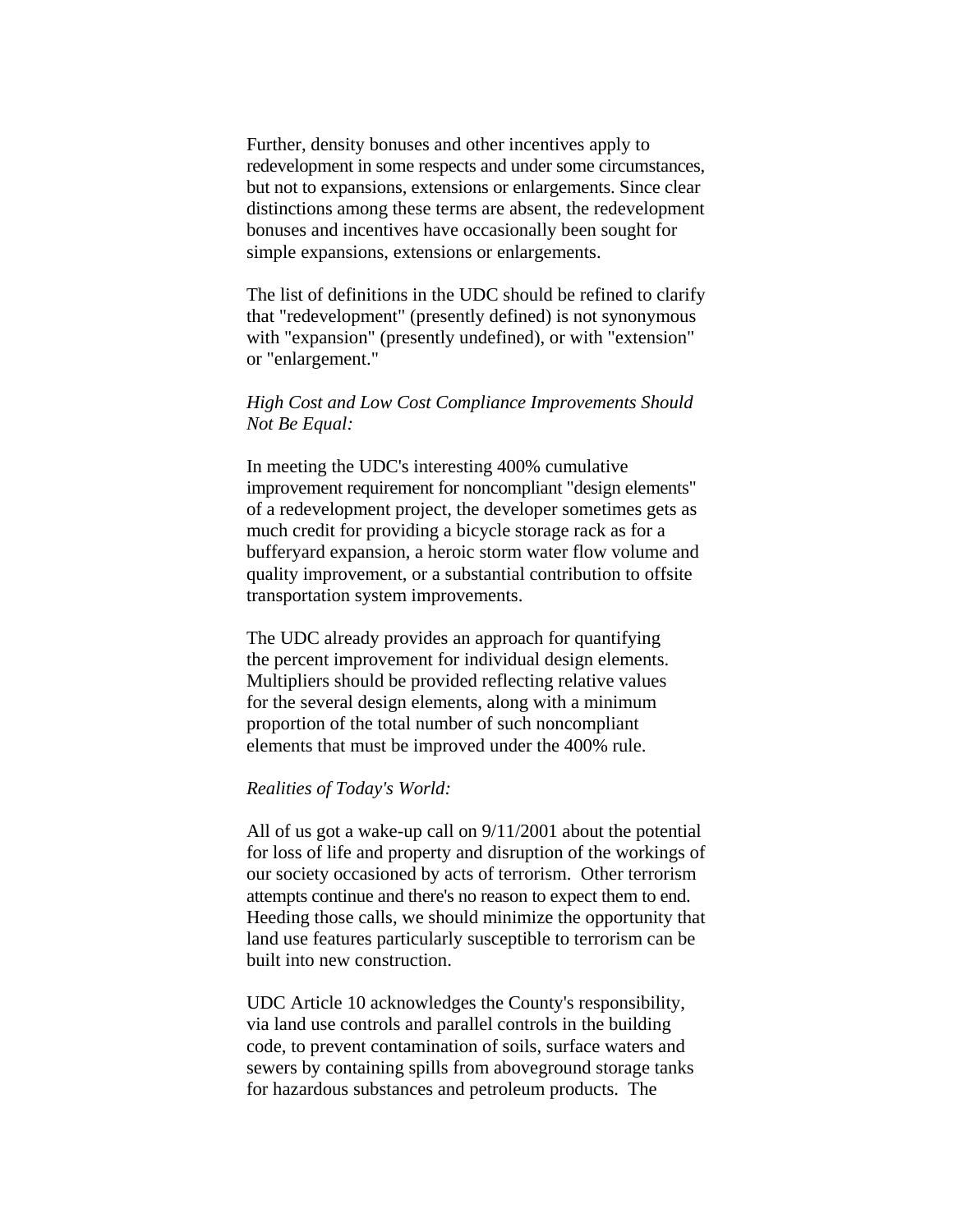provision requires design to fully contain all spills within a secondary containment facility.

Historically, such containments are designed to protect against two "natural" hazard extremes: Sloshing of the contents due to earthquake loadings (the New Castle County Building Code contains the relevant requirements); and the potential for brittle fracture of a completely filled tank on a cold winter night. (Steel and other metallic materials are temporarily embrittled during low temperature exposures.)

There are so many aboveground tanks for hazardous materials in Delaware that a 40 year life assumption leads to one tank replacement every month on average for tanks larger than 12,500 gallons, and one every four months for tanks larger than a million gallons, for hazardous materials only.

At the State level, under authority of the Jeffrey Davis Aboveground Storage Tank Act (passed in 2002), DNREC adopted a regulation in June 2004. Prior to that regulation, aboveground tanks were regulated only by local codes. DNREC's requirements for containments around multiple tanks demand a volume barely larger than the largest of the several tanks within. That's sufficient for rupture of ONE full tank within a single containment on a cold winter night or during an earthquake. Premised on the improbability of simultaneous loss of two such tanks within a single containment, DNREC's required containment volume is perhaps sufficient for the worst "natural" event.

Terrorism isn't a "natural" event. But it's a REAL possibility in the world of today and tomorrow. Moreover, shattering of such a tank could easily result from a high powered rifle or Bazooka projectile. The terrorists on 9/11 attacked with FOUR airplanes; those on 4/11 in Spain attacked FOUR railroad trains; and those in London attacked FOUR subway trains.

A terrorist attacking a hazardous material tank farm is hardly likely to forget his goal after shattering the first tank. The containment for all NEW hazardous material tank installations should be sufficient for the CUMULATIVE volume of ALL the tanks within. Yet when approached to impose such a requirement, DNREC insisted it doesn't have statutory authority to deal with terrorism.